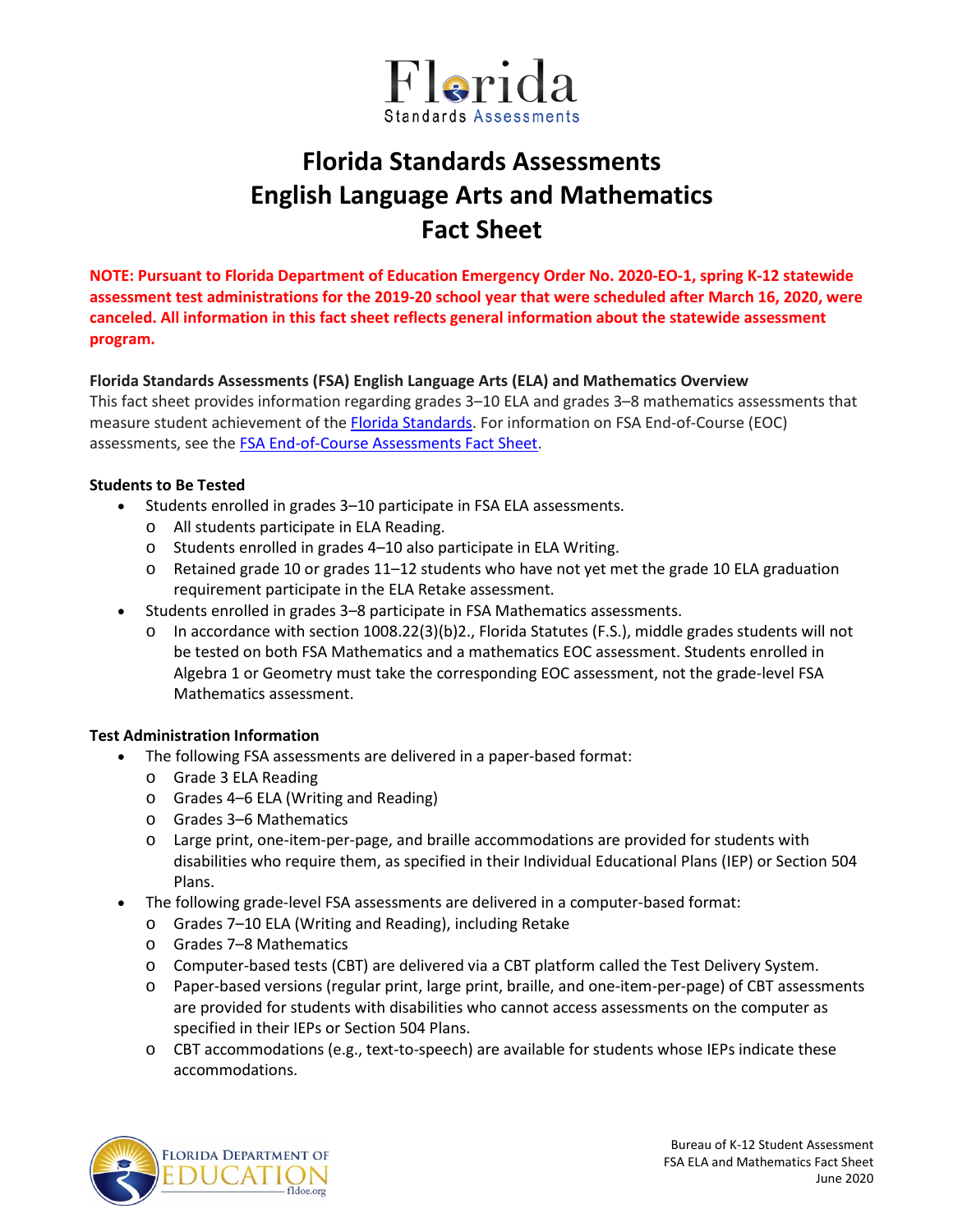# • **ELA Writing**

o The Writing component of the ELA assessment consists of one text-based constructed-response item (students read a variety of texts and respond to a prompt).

2

- **F** Grades 4–6 students take ELA Writing on paper and hav[e three lined pages](https://fsassessments.org/core/fileparse.php/3031/urlt/FSA-Writing-Response-Pages-Template-1.pdf) on which to write their responses.
- Grades 7–10/Retake students take ELA Writing on computer and type their responses in a text box.
- o Grades 4–10 ELA Writing tests are administered in one 120-minute session.
- o The ELA Writing Retake is one 120-minute session, but students may use up to half the length of a typical school day to complete the test.
- o All students, whether testing on paper or computer, are provided with [a Writing Planning Sheet](https://fsassessments.org/core/fileparse.php/3031/urlt/FSA-Writing-Planning-Template_011515.pdf) to plan their writing.

# • **ELA Reading and Mathematics**

- o ELA Reading and Mathematics assessments contain 56-66 items. The Test Design Summary and [Blueprint](https://fsassessments.org/florida-statewide-assessment-program/about-the-fsas.stml) for each subject area provides a map or blueprint for how each assessment is designed. The summaries show the standards assessed within each reporting category and the representation of each category, in percentages, on the test.
- o FSA ELA and Mathematics sessions are administered over two days. Test session lengths are as follows:
	- **ELA Reading** 
		- □ Grades 3–5: Two 80-minute sessions
		- Grades 6–8: Two 85-minute sessions
		- □ Grades 9–10: Two 90-minute sessions
		- The ELA Reading Retake is administered in two 90-minute sessions, but students may use up to half the length of a typical school day to complete each session.
	- **•** Mathematics
		- Grades 3–5: Two 80-minute sessions
		- Grades 6–8: Three 60-minute sessions\*
		- \* Schools are required to administer Session 1 on day one and Sessions 2 and 3 on day two.
- o Students are provided [CBT Work Folders](https://fsassessments.org/core/fileparse.php/3031/urlt/FSA_SP18_CBT-Work-Folder_BL1_FDOE.pdf) for each computer-based mathematics session.
- o Students are provided [CBT Worksheets](https://fsassessments.org/core/fileparse.php/3031/urlt/FSA_CBT_Worksheet_Final_BL.pdf) for each computer-based reading session.
- o For grades 7–10/Retake ELA Reading tests, students will respond to some items associated with audio or multimedia passages. Students must have headphones or earbuds to access the passages. For information about the types of accommodations available for ELA Reading audio passages for eligible students with an IEP or Section 504 Plan, see the [Accommodations Guide.](https://fsassessments.org/resources/user-guides-and-manuals/#1526)
- o A scientific calculator is provided as part of the CBT platform for **Sessions 2 and 3 only** of grades 7 and 8 FSA Mathematics. The calculator is available for practice on the [Florida Statewide](http://www.fsassessments.org/)  [Assessments](http://www.fsassessments.org/) Portal. In addition, reference sheets are provided for some mathematics assessments. Please see the *[Calculator and Reference Sheet Policies for Florida Standards Assessments](http://www.fldoe.org/core/fileparse.php/5663/urlt/FSACalcRefSheetPolicy.pdf)  [Mathematics Assessments](http://www.fldoe.org/core/fileparse.php/5663/urlt/FSACalcRefSheetPolicy.pdf)* for more information. **Calculators are not permitted for grades 3–6 FSA Mathematics.**

## **Practice Tests**

- Practice test materials allow teachers, parents/guardians, and students to become familiar with the various item types that will be encountered on the FSA, as well as the system, functionality and tools on FSA computer-based tests.
- Computer-based and paper-based **practice tests** for each assessment, paper-based **test item practice** handouts, and guided tutorials for responding to items on grades 3–6 paper-based tests are available on

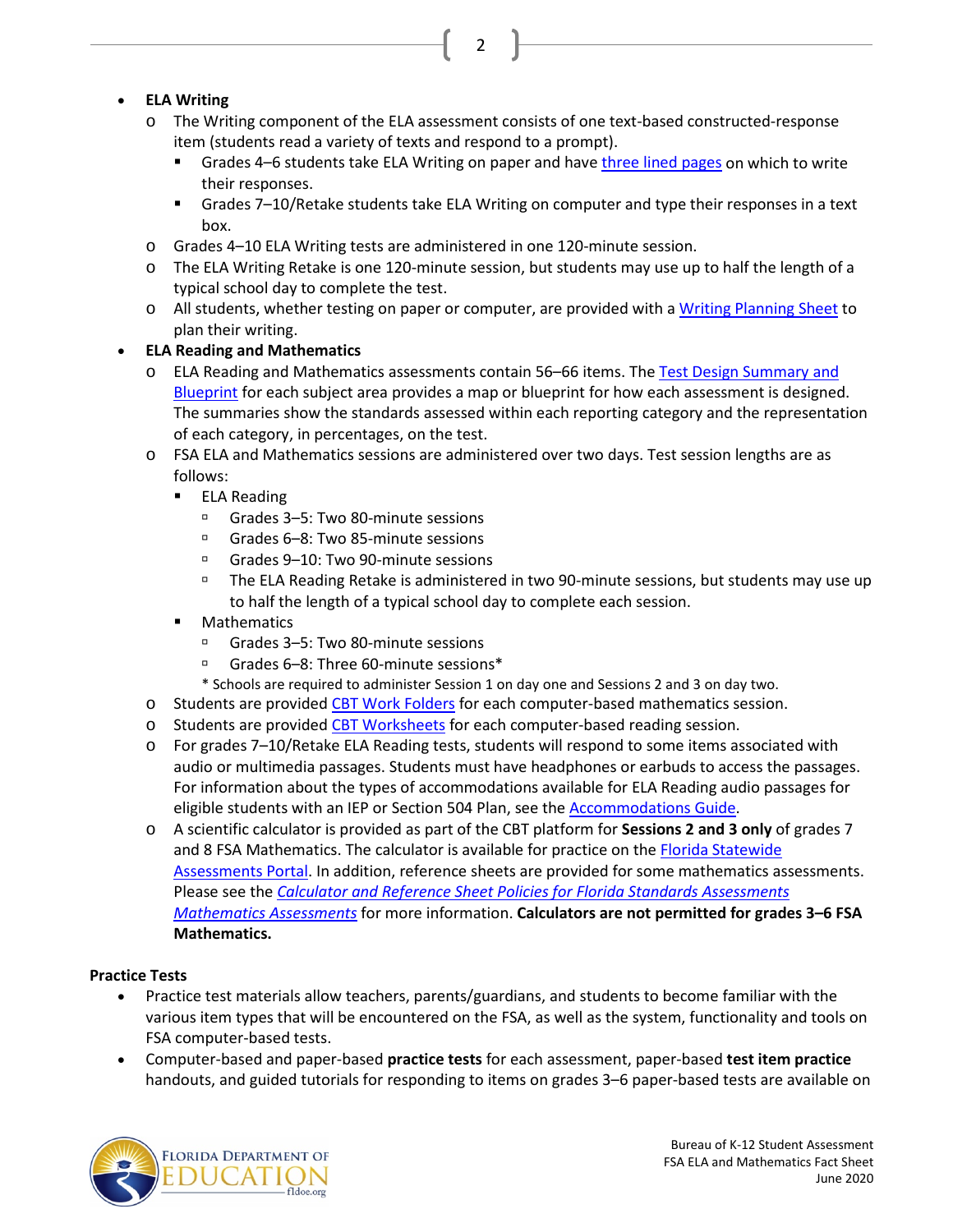the portal'[s Practice Test](https://fsassessments.org/students-and-families/practice-tests/index.stml) page. For resources to help students better understand the Florida Standards to which the assessments are aligned, please visit [CPALMS.](http://www.cpalms.org/Public/)

• Students taking a computer-based test are required to participate in a practice test session at their schools prior to testing.

3

- Schools are strongly encouraged to provide practice opportunities for students who will take paperbased tests by using one of the resources provided on th[e portal.](https://fsassessments.org/)
- Districts will order paper-based large print and braille practice materials for students participating with these accommodations.

### **Achievement Levels and FSA Scale Scores**

Student performance on Florida's statewide assessments is categorized into five achievement levels. Table 1 provides information regarding student performance at each achievement level; this information is provided on student reports so that students, parents, and educators may interpret student results in a meaningful way.

#### **Table 1. Achievement Levels**

| Level 1                                                                              | Level 2                                                                                   | Level 3                                                               | Level 4                                             | Level 5                                                    |
|--------------------------------------------------------------------------------------|-------------------------------------------------------------------------------------------|-----------------------------------------------------------------------|-----------------------------------------------------|------------------------------------------------------------|
| Inadequate:<br>Highly likely to<br>need substantial<br>support for the<br>next grade | <b>Below Satisfactory:</b><br>Likely to need<br>substantial support<br>for the next grade | Satisfactory:<br>May need<br>additional support<br>for the next grade | Proficient:<br>Likely to excel in<br>the next grade | Mastery:<br>Highly likely to<br>excel in the next<br>grade |

[Achievement Level Descriptions](http://www.fldoe.org/core/fileparse.php/5663/urlt/2015FSARangeSummary.pdf) further specify what students should know and be able to do in each grade level and subject as indicated in the Florida Standards.

Achievement level cut scores for FSA assessments were adopted in [State Board of Education Rule 6A-1.09422,](https://www.flrules.org/gateway/ruleNo.asp?id=6A-1.09422) Florida Administrative Code, in January 2016. The lowest score in Level 3 is the passing score for each grade level and subject. The table below shows the score ranges for each achievement level on the FSA score scale. For grades 4–10 ELA, a combined score is reported that includes student performance on both the Writing and Reading components.

| <b>Assessment</b>                                                                                              |              | Level 1     | Level 2     | Level 3     | Level 4     | Level 5     |
|----------------------------------------------------------------------------------------------------------------|--------------|-------------|-------------|-------------|-------------|-------------|
| <b>English</b><br><b>Language Arts</b><br><b>Scale Scores</b><br>(240-412) for<br>Each<br>Achievement<br>Level | Grade 3 ELA  | 240-284     | 285-299     | $300 - 314$ | $315 - 329$ | 330-360     |
|                                                                                                                | Grade 4 ELA  | $251 - 296$ | $297 - 310$ | $311 - 324$ | $325 - 339$ | 340-372     |
|                                                                                                                | Grade 5 ELA  | $257 - 303$ | $304 - 320$ | $321 - 335$ | 336-351     | $352 - 385$ |
|                                                                                                                | Grade 6 ELA  | 259-308     | $309 - 325$ | $326 - 338$ | 339 - 355   | 356-391     |
|                                                                                                                | Grade 7 ELA  | $267 - 317$ | 318-332     | $333 - 345$ | 346-359     | 360-397     |
|                                                                                                                | Grade 8 ELA  | 274-321     | $322 - 336$ | $337 - 351$ | $352 - 365$ | $366 - 403$ |
|                                                                                                                | Grade 9 ELA  | 276-327     | 328-342     | $343 - 354$ | 355-369     | 370-407     |
|                                                                                                                | Grade 10 ELA | 284-333     | 334-349     | 350 - 361   | $362 - 377$ | 378-412     |

#### **Table 2. FSA Scale Scores for Each Achievement Level**